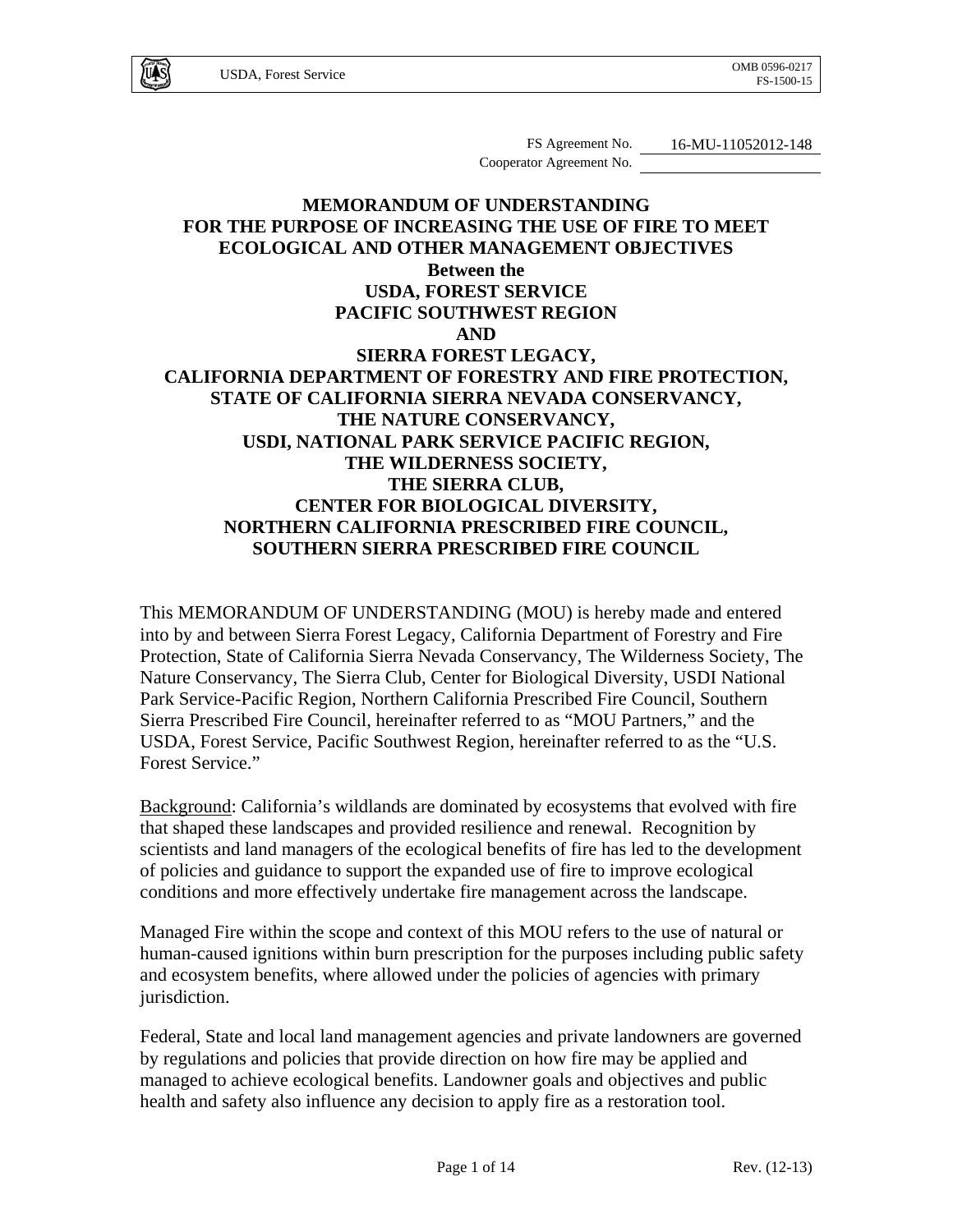This MOU acknowledges the unique direction applicable to each MOU partner. The MOU draws on the guidance below developed by federal, state, local, and other stakeholders to address fire management across jurisdictions to support the use of fire for ecological and other benefits:

A. Guidance for Implementation of Federal Wildland Fire Management Policy (2009)

"The role of wildland fire as an essential ecological process and natural change agent will be incorporated into the planning process. Federal agency land and resource management plans set the objectives for the use and desired future condition of the various public lands." (Guiding Principles, p.8)

"A wildland fire may be concurrently managed for one or more objectives and objectives can change as the fire spreads across the landscape. Objectives are affected by changes in fuels, weather, topography; varying social understanding and tolerance; and involvement of other governmental jurisdictions having different missions and objectives." (p. 7, 19)

"Agencies will exploit the full range of fire management options to sustain healthy ecosystems within acceptable risk levels as identified in the Land Resource Management Plan (LRMP)." (p. 10)

B. The National Cohesive Wildland Fire Management Strategy National Action Plan (2014)

Management options include:

**"Prescribed fire** – One of the more effective and cost-efficient means of managing vegetation for multiple purposes, including hazard reduction, ecosystem restoration or maintenance, silviculture and others.

**Managing wildfire for resource objectives** - This option refers to a specific choice to use unplanned ignitions to achieve resource management objectives." (National Action Plan, p.5)

C. Strategic Fire Plan for California (2010)

**Vision -** A natural environment that is more resilient and man-made assets which are more resistant to the occurrence and effects of wildland fire through local, state, federal and private partnerships.

**Policies Supporting the Objectives - The central policies that are critical to** reducing and preventing the impacts of fire revolve around both suppression efforts and fire prevention efforts. Major policy components are: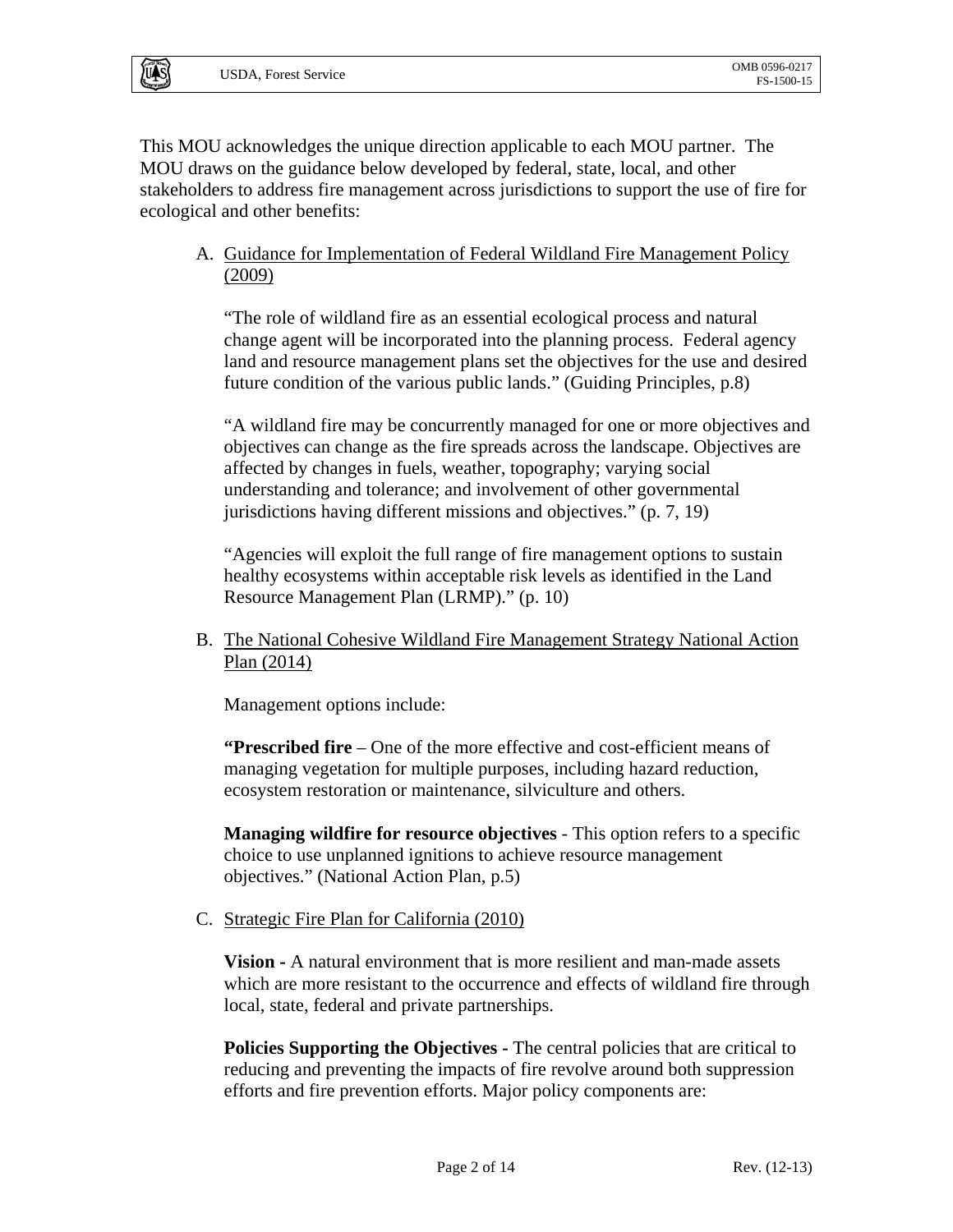- Land use planning that ensures increased fire safety for new development
- Creation of defensible space for survivability of established homes and neighborhoods
- Improving fire resistance of homes and other constructed assets
- Fuel hazard reduction that creates resilient landscapes and protects the wildland and natural resource values
- Adequate and appropriate levels of wildland fire suppression and related services
- Commitment by individuals and communities to wildfire prevention and protection through local fire planning.(Strategic Plan, p.2)

Specific goals and objectives related to prescribe fire are:

Goal 5: Develop a method to integrate fire and fuels management practices with landowner priorities and multiple jurisdictional efforts within local, state and federal responsibility areas. (p.11, 18)

#### Objective:

f) Increase public education and awareness in support of ecologically sensitive and economically efficient vegetation management activities, including prescribed fire, forest thinning and other fuels treatment projects. (p.18)

CAL FIRE implements Goal 5 in part through the Vegetation Management Program, a cost-sharing program that focuses on the use of prescribed fire, and mechanical means, for addressing wildland fire fuel hazards and other resource management issues on State Responsibility Area (SRA) lands. The use of prescribed fire mimics natural processes, restores fire to its historic role in wildland ecosystems, and provides significant fire hazard reduction benefits that enhance public and firefighter safety.

**Title:** Cooperating for the purpose of increasing the use of fire to meet ecological and other management objectives

**I. PURPOSE:** The purpose of this MOU is to document the cooperation between the parties to increase the use of fire to meet ecological and other management objectivesin accordance with the following provisions.

### **II. STATEMENT OF MUTUAL BENEFIT AND INTERESTS:**

The mission of the **U.S. Forest Service** is to sustain the health, diversity, and productivity of the nation's forests and grasslands to meet the needs of present and future generations. This mission includes addressing all aspects of wildland fire management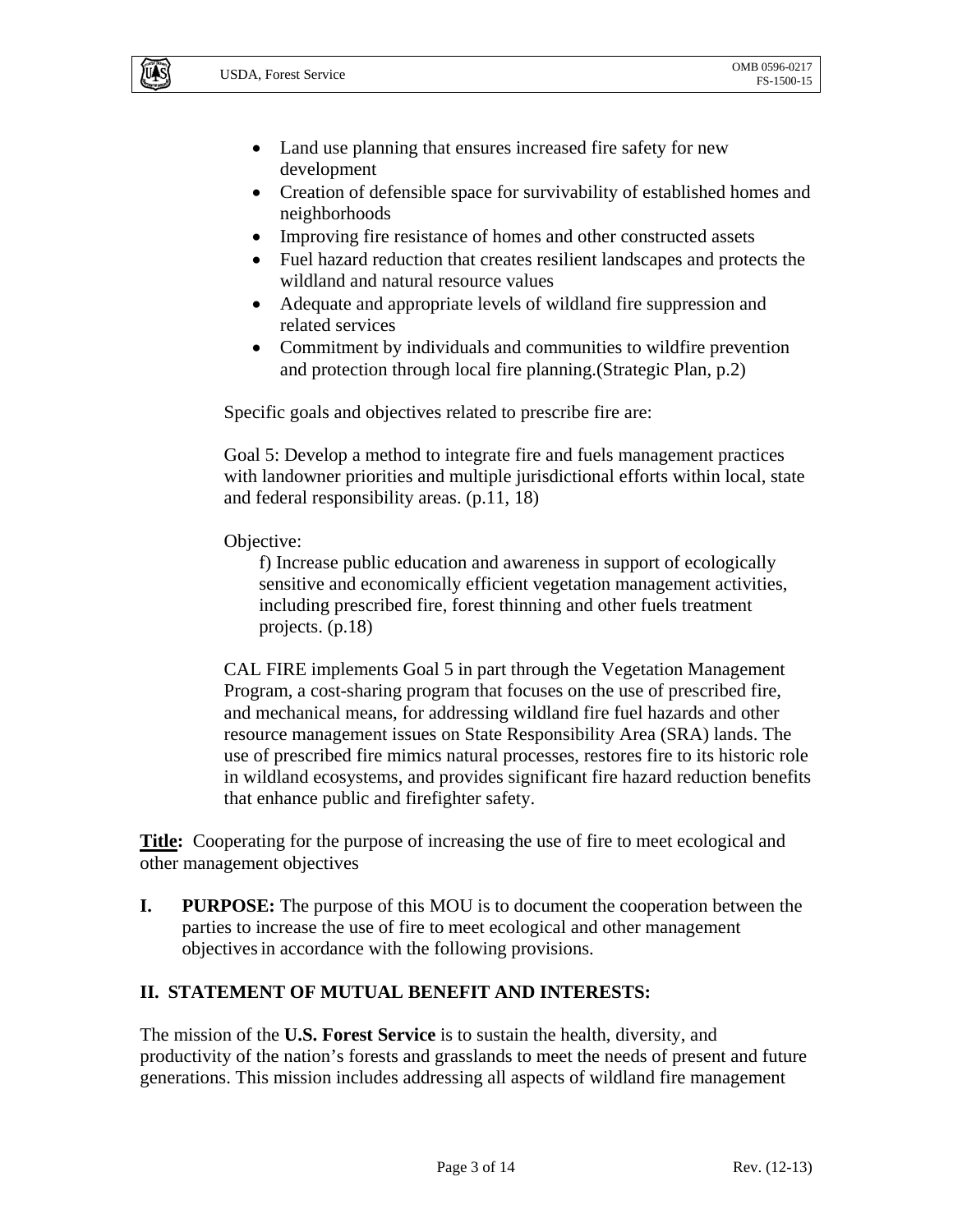and working through State Foresters to accomplish this mission on State and private lands.

The mission of **Sierra Forest Legacy** is to engage citizens, communities, and coalition members in the healthy management of Sierra Nevada forest ecosystems to protect and restore the region's unparalleled beauty and natural values. We apply the best practices of science, advocacy and grassroots organizing to safeguard forest lands throughout the Sierra Nevada. Sierra Forest Legacy is a coalition of over 80 conservation organizations dedicated to science-based ecological restoration and the use of fire as a primary process for building lasting forest resilience.

The mission of the **California Department of Forestry and Fire Protection** ("CAL FIRE") is to serve and safeguard the people and protect the property and resources of California. CAL FIRE manages several programs aimed to enhance forest resources and recognizes prescribed fire as a useful tool in enhancing ecosystem processes.

The **Sierra Nevada Conservancy** initiates, encourages, and supports efforts that improve the environmental, economic and social well-being of the Sierra Nevada Region, its communities and the citizens of California. The SNC strongly supports the increased use of prescribed and managed fire, under appropriate conditions, as critical tools in restoring the ecological health of our forests and watersheds. The use of fire as a restoration tool will greatly assist in protecting water supplies and quality, preserving important habitat and providing for stable long-term storage of carbon.

The **National Park Service** preserves unimpaired the natural and cultural resources and values of the National Park System for the enjoyment, education, and inspiration of this and future generations. The Park Service cooperates with partners to extend the benefits of natural and cultural resource conservation and outdoor recreation throughout this country and the world.

**The Wilderness Society's** mission is to protect wilderness and inspire Americans to care for our wild places. We contribute to better protection, stewardship and restoration of our public lands, preserving our rich natural legacy for current and future generations.

The mission of **The Nature Conservancy** is to conserve the lands and waters upon which all life depends. We envision a world where the diversity of life thrives, and people act to conserve nature for its own sake and its ability to fulfill our needs and enrich our lives.

The **Sierra Club's** mission is to explore, enjoy, and protect the wild places of the Earth, to practice and promote responsible uses of the Earth's ecosystems and resources, to educate and enlist humanity in the protection and restoration of the quality of the natural and human environment, and to use all lawful means to carry out those objectives.

The **Center for Biological Diversity** is a national, nonprofit conservation organization dedicated to the protection of endangered species and wild places. We do so though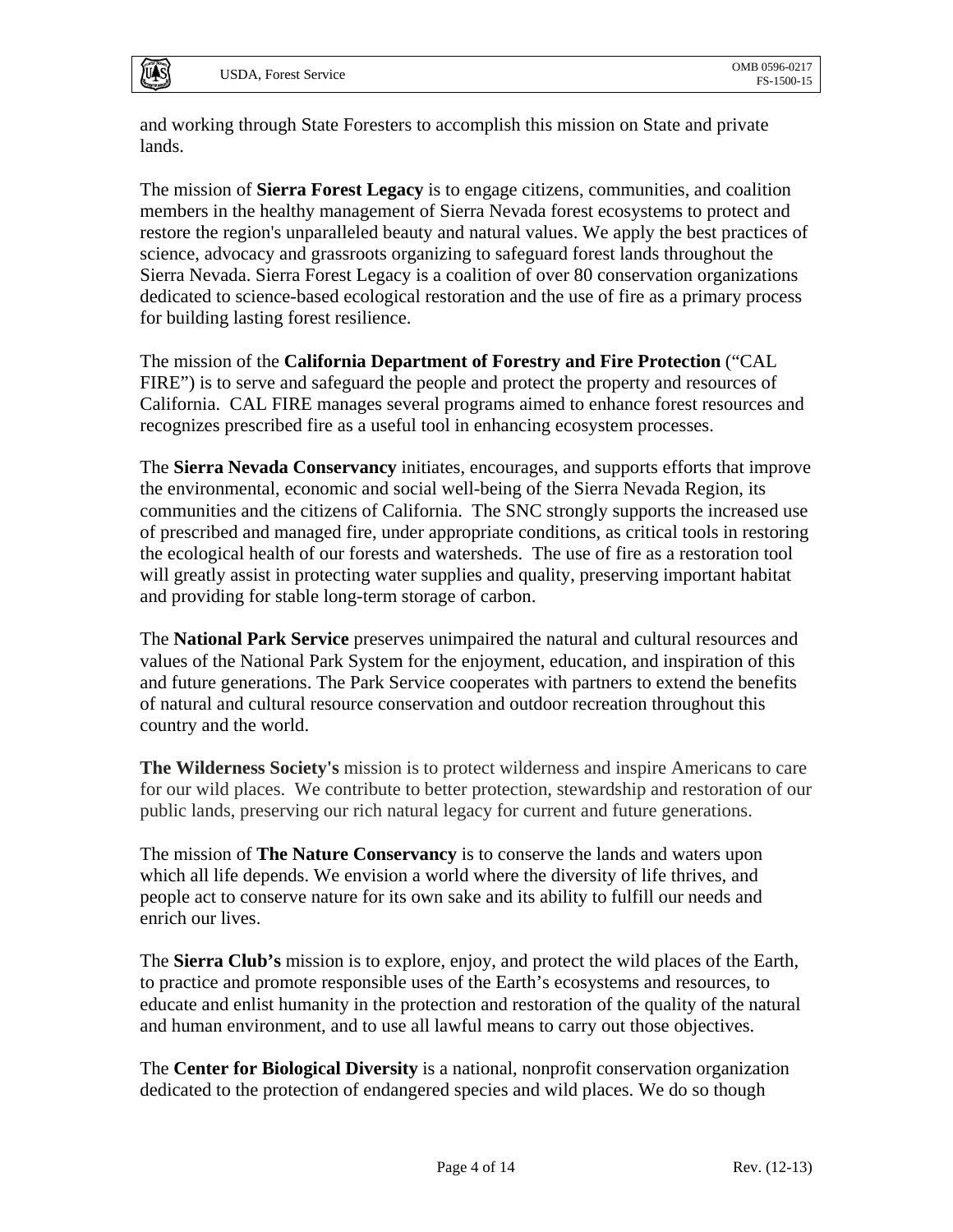**UAS** 

science, law and creative media, with a focus on protecting the lands, waters and climate that species need to survive.

The mission of the **Northern California Prescribed Fire Council** is to serve as a venue for practitioners, state and federal agencies, academic institutions, tribes, coalitions and interested individuals to work collaboratively to promote, protect, and expand the responsible use of prescribed fire in Northern California's fire adapted landscapes.

The **Southern Sierra Nevada Prescribed Fire Council** mission is to serve as a venue for practitioners, state and federal agencies, academic institutions, tribes, nongovernmental organizations, coalitions, and interested individuals to work collaboratively to promote, protect, conserve, and expand the responsible use of prescribed fire and cultural fire in the southern Sierra Nevada's fire-adapted landscapes and fire-dependent landscapes, and to promote public understanding and acceptance on the ecological and cultural importance of burning.

The MOU Partners join in their shared knowledge, experience, networks and vision for ecological resilience and sustainable, diverse forests in California, recognizing the ecological role of fire in these ecosystems in relation to each of the MOU partner's missions.

Furthermore, the MOU Partners acknowledge that expanding collaboration associated with the expressed purpose of this MOU to include other organizations and groups is in the interest of all of the partners.

In consideration of the above premises, the parties agree as follows:

# **III. IT IS MUTUALLY UNDERSTOOD AND AGREED BY AND BETWEEN THE PARTIES THAT:**

- A. Engage with of a variety of stakeholders, including, but not limited to, federal, state and local government agencies, and non-governmental organizations;
- B. Encourage minimizing barriers to implementing fire use by improving smoke management coordination and engaging in public education and outreach. (This is especially important when trying to encourage the choice by decision makers to manage wildfire for resource objectives); and
- C. Work to help increase capacity to use wildland fire through expanded training opportunities and resource sharing.
- D. The MOU is a broad, relatively general agreement that seeks to include as many parties as possible who are interested in increasing the use of wildland fire to meet ecological objectives. Signatories can be government or non-government organizations or individuals, generally the designated leader of each organization.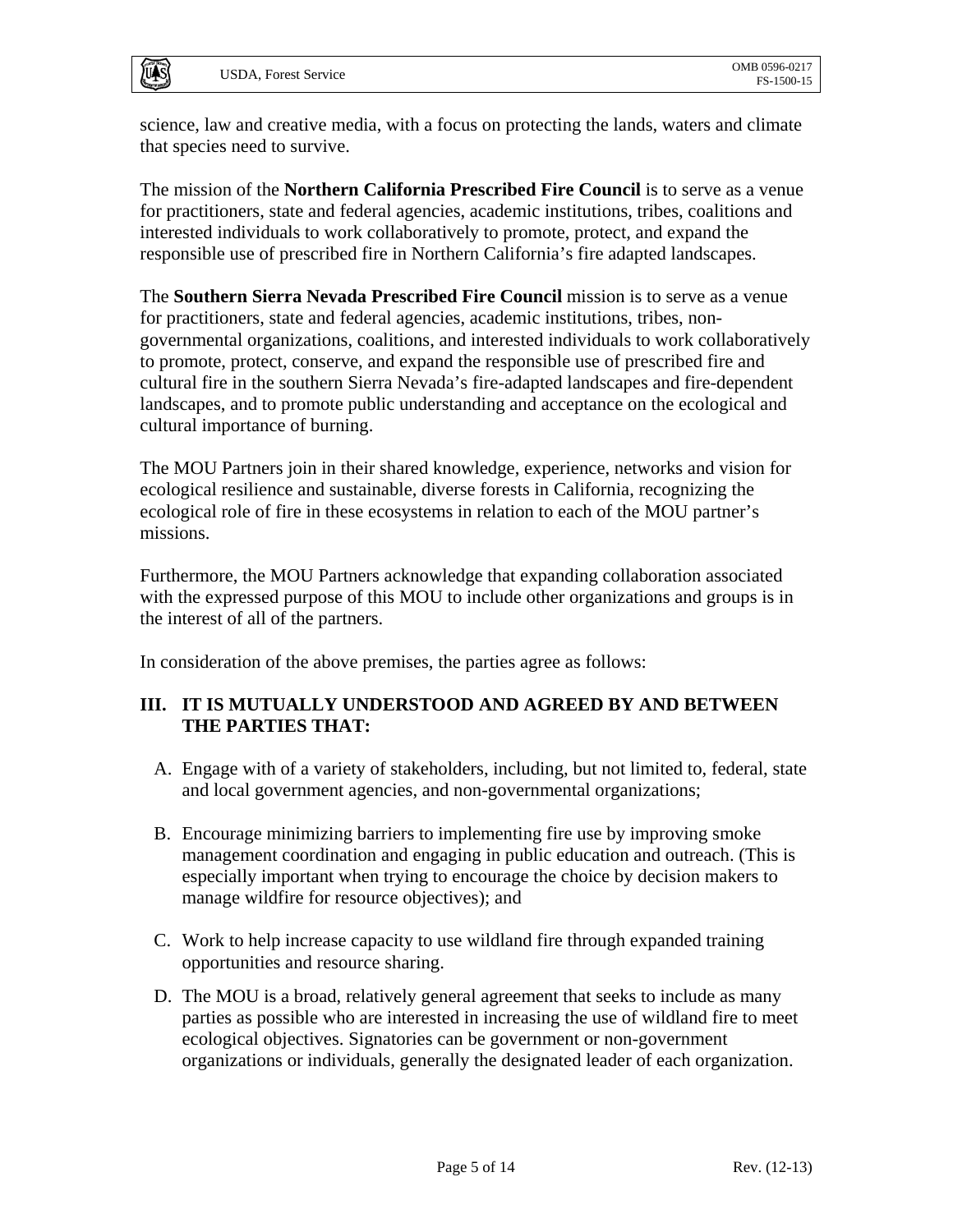Participation in the MOU is voluntary, and non-binding. Agreements by any of the parties to the MOU are non-binding on any other parties, nor are they legally actionable.

Leadership and governance will be managed by a voluntary steering committee composed of MOU Partners who are able to commit the time or resources to facilitate the completion of the agreed upon activities. The voluntary steering committee will meet periodically to identify approaches or activities that all parties, some parties, or individual parties are undertaking to further the purpose of the MOU.

The steering committee will establish meeting schedules once the MOU implementation is underway.

It is expected that the MOU Partners membership will expand over time and not remain static.

The steering committee is responsible for the creation of an action plan to identify the activities the MOU Partners agree to support. It is understood that MOU Partners will have varying interests and opportunities to advance the application of increased managed fire through the stated objectives above.

The action plan biennially will be reviewed and updated by the steering committee and interested MOU Partners. The action plan update will be circulated to all MOU Partners for review, comment and possible endorsement, biennially.

Working groups will be established to implement the action plan. Working groups will devise a mechanism to keep the steering committee and MOU Partners informed of their progress implementing the action plan that is synchronized with the periodic meetings of the steering committee. It is understood that throughout the duration of this MOU Partnership, any activities that involve the exchange of funds or resources will be done utilizing a separate agreement type and authority.

E. PRINCIPAL CONTACTS. Individuals listed below are authorized to act in their respective areas for matters related to this agreement.

| <b>MOU Partner Program Contact</b>  | <b>MOU Partner Administrative Contact</b> |
|-------------------------------------|-------------------------------------------|
| Name: Craig Thomas, Conservation    | Name: Susan Britting, Executive Director, |
| Director, Sierra Forest Legacy      | Sierra Forest Legacy                      |
| Address: P.O. Box 244               | Address: P.O. Box 244                     |
| Garden Valley, CA 95633             | Garden Valley, CA 95633                   |
| Telephone: 916-708-9409             | Telephone: 530-295-8210                   |
| Email: craig@sierraforestlegacy.org | Email: britting@earthlink.net             |

### **Principal MOU Partner Contacts:**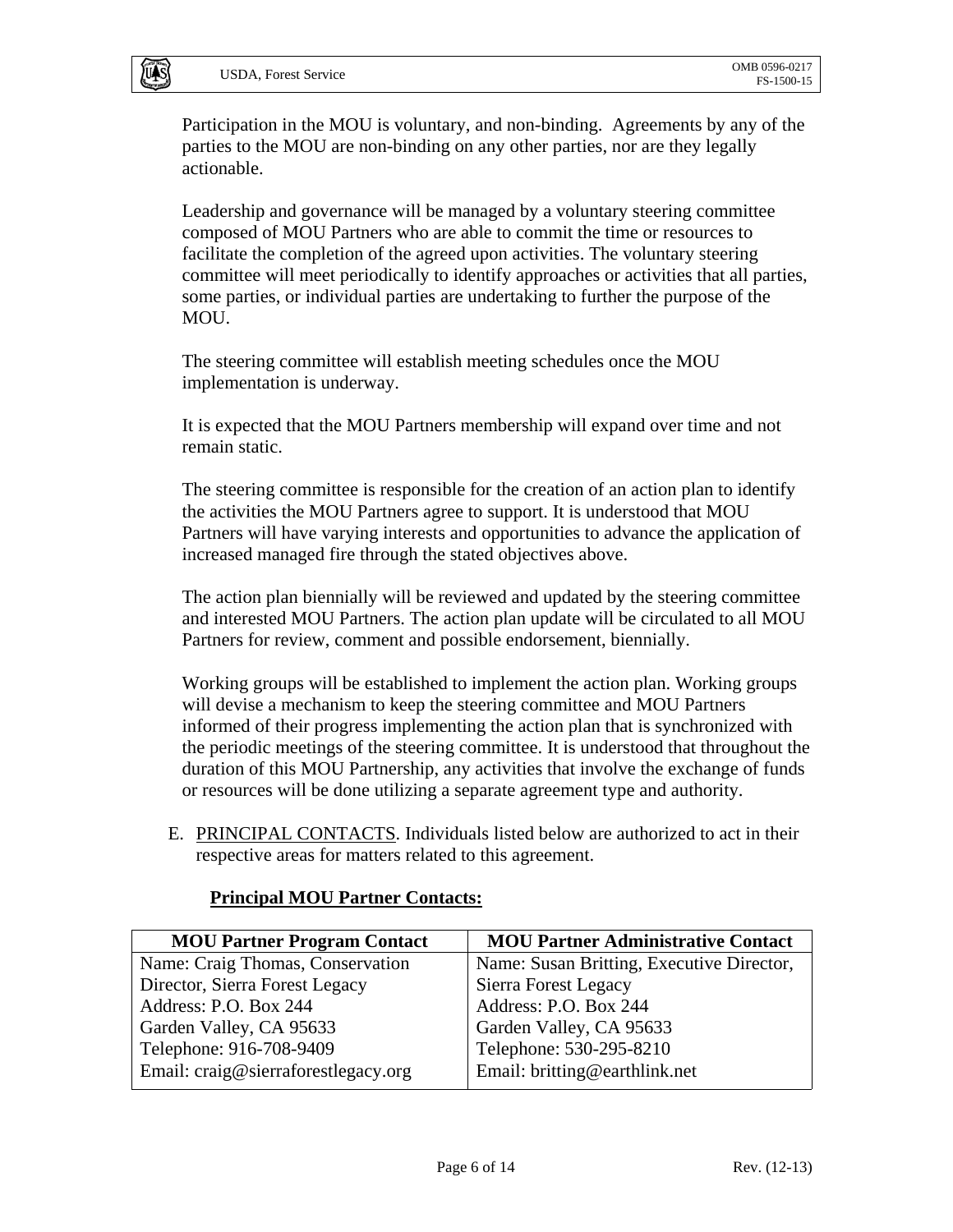|                                                                                                                                                                                                                                                                     | <b>MOU Partner Administrative Contact</b>                                                                                                                                                                                                    |
|---------------------------------------------------------------------------------------------------------------------------------------------------------------------------------------------------------------------------------------------------------------------|----------------------------------------------------------------------------------------------------------------------------------------------------------------------------------------------------------------------------------------------|
| <b>MOU Partner Program Contact</b><br>Name: Edward Smith, Forest Ecologist,<br>The Nature Conservancy<br>Address: 555 Capitol Mall, Suite 1290,<br>Sacramento, CA 95814<br>Telephone: 916-449-2854<br>Email: esmith@tnc.org<br>Name: Jim Branham, Executive Officer | Name: David Edelson, Forest Conservation<br>Director, The Nature Conservancy<br>Address: 201 Mission Street, 4 <sup>th</sup> Floor, San<br>Francisco, CA 94105<br>Telephone: 415-777-0487<br>Email: dedelson@tnc.org<br>Name:<br><b>SAME</b> |
| Sierra Nevada Conservancy<br>Address: 11521 Blocker Drive #205,<br>Auburn, CA 95603<br>Telephone: 530-823-4667<br>Email: jbranham@sierranevada.ca.gov                                                                                                               | Address:<br>Telephone:<br>Email:                                                                                                                                                                                                             |
| Name: Stan Van Velsor, Senior Regional<br><b>Conservation Representative</b><br>The Wilderness Society<br>Address: 250 Montgomery Street, Ste.210<br>San Francisco, CA 94104<br>Telephone: 415-398-1484<br>Email: stan_vanvelsor@tws.org                            | Name: Dan Smuts, Senior Regional<br>Director, The Wilderness Society<br>Address: 250 Montgomery Street, Ste. 210<br>San Francisco, CA 94104<br>Telephone: 415-398-1420<br>Email: dam_smuts@tws.org                                           |
| Name: Justin Augustine, Center for<br><b>Biological Diversity</b><br>Address: 1212 Broadway St., Ste. 800<br>Telephone: 503-910-9214<br>Email: jaugustine@biologicaldiversity.org                                                                                   | Name:<br><b>SAME</b><br>Address:<br>Telephone:<br>Email:                                                                                                                                                                                     |
| Name: Ken Pimlott, Director<br><b>CAL FIRE</b><br>Address: P.O. Box 944246, Sacramento,<br>CA 94244-2460<br>Telephone: 916-653-7772<br>Email:ken.pimlott@fire.ca.gov                                                                                                | <b>TBD</b><br>Name:<br>Address:<br>Telephone:<br>Email:                                                                                                                                                                                      |
| Name: Robin Wills, Deputy Regional Fire<br>Management Officer, USDI National Park<br>Service-Pacific West Region<br>Address: 333 Bush Street, San Francisco,<br>CA 94104<br>Telephone: 415-203-7162<br>Email: robin_wills@nps.gov                                   | TBD Martha Lee, Deputy Regional<br>Director, National Park Service, Pacific<br>West Region (Tentative)<br>Address:<br>Telephone:<br>Email:                                                                                                   |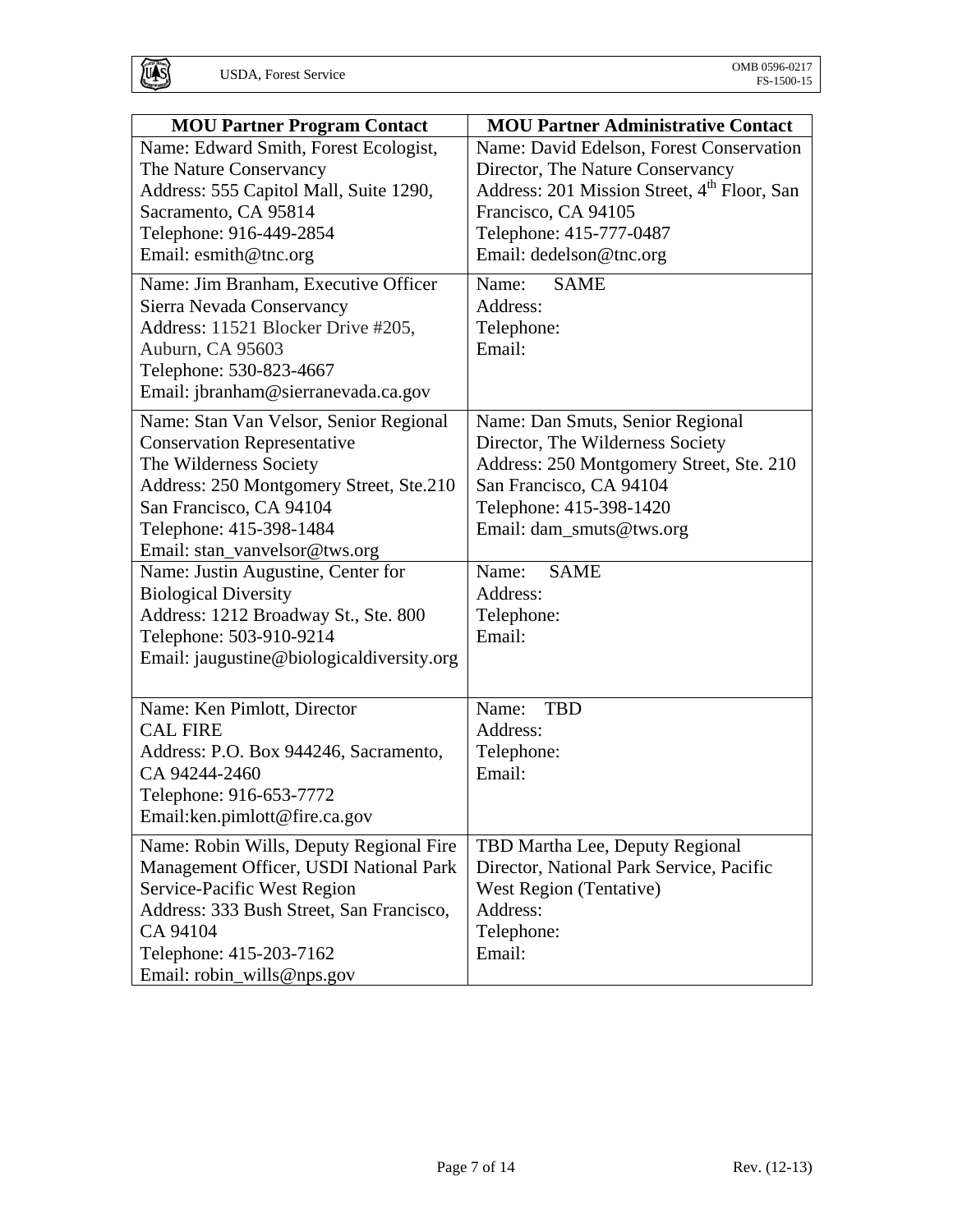| <b>MOU Partner Program Contact</b>               | <b>MOU Partner Administrative Contact</b> |
|--------------------------------------------------|-------------------------------------------|
| Name: Terry Davis, Director, Mother              | Name: Dave Porter, Our Wild American      |
| Chapter-Sierra Club.                             | Delivery Team                             |
| Address: 909-12 <sup>th</sup> Street, Suite 202, | Address: 4471 139th Ave SE                |
| Sacramento, CA 95814                             | Bellevue, WA 98006-2211                   |
| Telephone: 916-557-1100 ext.108                  | Telephone: 425-644-2572                   |
| Email: Terry.davis@sierraclub.org                | Email: DNPorter@hotmail.com               |
|                                                  |                                           |
| Name: TBD                                        | <b>TBD</b><br>Name:                       |
| Southern Sierra Prescribed Fire Council          | Address:                                  |
| Address:                                         | Telephone:                                |
| Telephone                                        | Email:                                    |
| E-mail                                           |                                           |
| Name: Nick Goulette, Steering Cmte               | Name: Lenya Quinn-Davidson, Director,     |
| Chair, Northern CA Prescribed Fire               | Northern CA Prescribed Fire Council       |
| Council                                          | Address: 5630 South Broadway              |
| Address: P.O. Box 356                            | Eureka, CA, CA 95503                      |
| Hayfork, CA 96041                                | Telephone: 707-445-7351                   |
| Telephone: 530-628-4206                          | Email: lquinndavidson@ucanr.edu           |
| Email: nickg@hayfork.net                         |                                           |

### **Principal U.S. Forest Service Contacts:**

| <b>U.S. Forest Service Program Manager</b>    | <b>U.S. Forest Service Administrative</b>     |
|-----------------------------------------------|-----------------------------------------------|
| <b>Contact</b>                                | <b>Contact</b>                                |
| Name: Shawna Legarza                          | Name: Monica Irvin                            |
| Director Fire and Aviation Management         | <b>Grant Management Specialist</b>            |
| <b>USDA Forest Service, Pacific Southwest</b> | <b>USDA Forest Service, Pacific Southwest</b> |
| Region                                        | Region                                        |
| Address: 1323 Club Drive                      | Address: 1323 Club Drive                      |
| City, State, Zip: Vallejo, CA 94592           | City, State, Zip: Vallejo, CA 94592           |
| Telephone: 707 562-8925                       | Telephone: 707 562-8816                       |
| FAX: 707 562-9048                             | FAX: 707 562-9144                             |
| Email: slegarza@fs.fed.us                     | Email: meirvin@fs.fed.us                      |

# F. ASSURANCE REGARDING FELONY CONVICTION OR TAX

DELINQUENT STATUS FOR CORPORATE ENTITIES.This agreement is subject to the provisions contained in the Department of Interior, Environment, and Related Agencies Appropriations Act, 2012, P.L. No. 112-74, Division E, Section 433 and 434 regarding corporate felony convictions and corporate federal tax delinquencies. Accordingly, by entering into this agreement MOU Partners acknowledges that it: 1) does not have a tax delinquency, meaning that it is not subject to any unpaid Federal tax liability that has been assessed, for which all judicial and administrative remedies have been exhausted or have lapsed, and that is not being paid in a timely manner pursuant to an agreement with the authority responsible for collecting the tax liability, and (2) has not been convicted (or had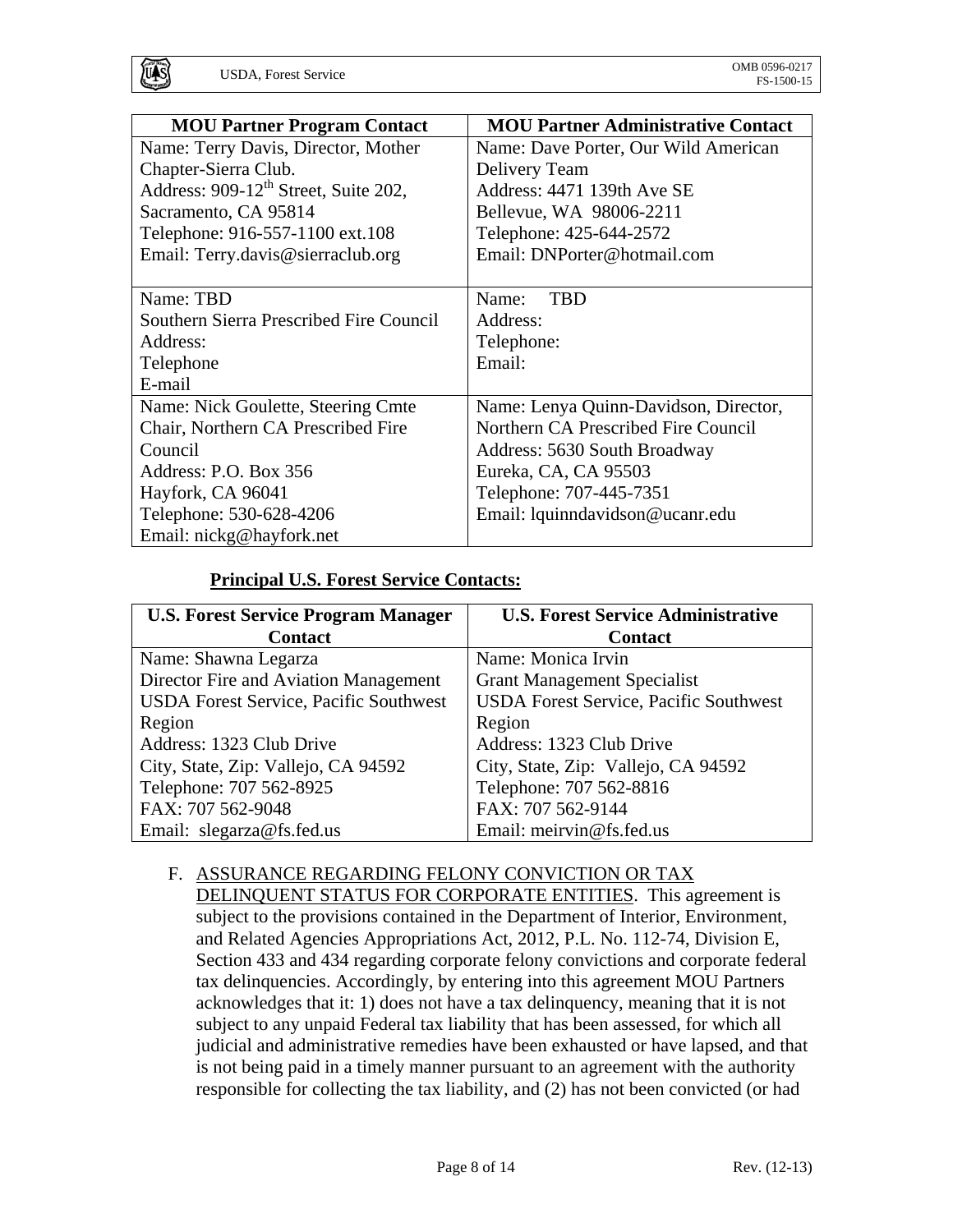an officer or agent acting on its behalf convicted) of a felony criminal violation under any Federal law within 24 months preceding the agreement, unless a suspending and debarring official of the United States Department of Agriculture has considered suspension or debarment is not necessary to protect the interests of the Government. If MOU Partners fails to comply with these provisions, the U.S. Forest Service will annul this agreement and may recover any funds MOU Partners has expended in violation of sections 433 and 434.

G. NOTICES. Any communications affecting the operations covered by this agreement given by the U.S. Forest Service or MOU Partner is sufficient only if in writing and delivered in person, mailed, or transmitted electronically by e-mail or fax, as follows:

To the U.S. Forest Service Program Manager, at the address specified in the MOU.

To MOU Partners, at MOU Partners' address shown in the MOU or such other address designated within the MOU.

Notices are effective when delivered in accordance with this provision, or on the effective date of the notice, whichever is later.

- H. PARTICIPATION IN SIMILAR ACTIVITIES. This MOU in no way restricts the U.S. Forest Service or MOU Partner from participating in similar activities with other public or private agencies, organizations, and individuals.
- I. ENDORSEMENT. Any of MOU Partner's contributions made under this MOU do not by direct reference or implication convey U.S. Forest Service endorsement of MOU Partner's products or activities.
- J. NONBINDING AGREEMENT. This MOU creates no right, benefit, or trust responsibility, substantive or procedural, enforceable by law or equity. The parties shall manage their respective resources and activities in a separate, coordinated and mutually beneficial manner to meet the purpose(s) of this MOU. Nothing in this MOU authorizes any of the parties to obligate or transfer anything of value.

Specific, prospective projects or activities that involve the transfer of funds, services, property, and/or anything of value to a party requires the execution of separate agreements and are contingent upon numerous factors, including, as applicable, but not limited to: agency availability of appropriated funds and other resources; cooperator availability of funds and other resources; agency and cooperator administrative and legal requirements (including agency authorization by statute); etc. This MOU neither provides, nor meets these criteria. If the parties elect to enter into an obligation agreement that involves the transfer of funds, services, property, and/or anything of value to a party, then the applicable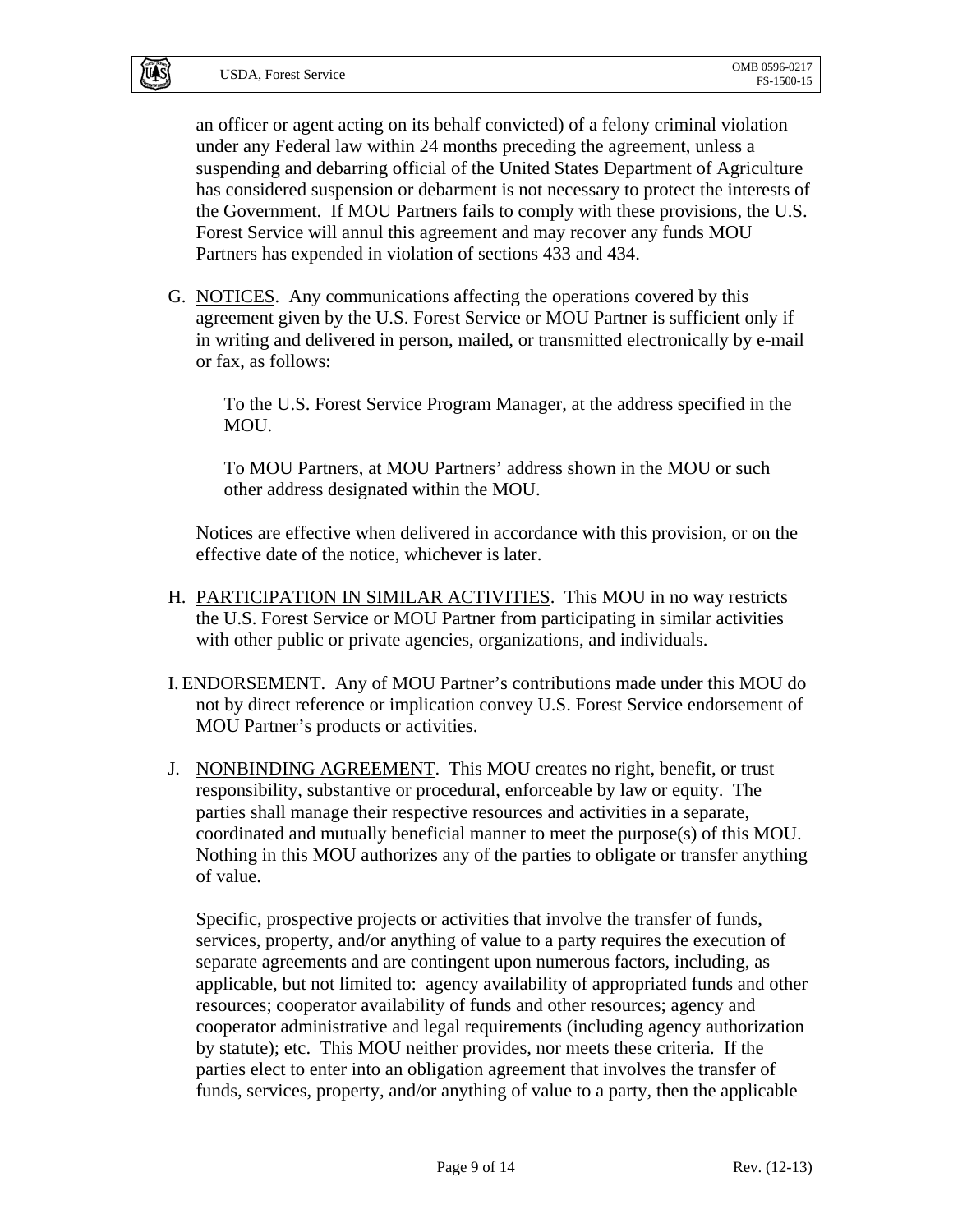criteria must be met. Additionally, under a prospective agreement, each party operates under its own laws, regulations, and/or policies, and any Forest Service obligation is subject to the availability of appropriated funds and other resources. The negotiation, execution, and administration of these prospective agreements must comply with all applicable law

Nothing in this MOU is intended to alter, limit, or expand the agencies' statutory and regulatory authority.

K. USE OF U.S. FOREST SERVICE and CAL FIRE INSIGNIA. In order for MOU Partners to use the U.S. Forest Service insignia on any published media, such as a Web page, printed publication, or audiovisual production, permission must be granted from the U.S. Forest Service's Office of Communications. A written request must be submitted and approval granted in writing by the Office of Communications (Washington Office) prior to use of the insignia.

In order for MOU Partners to use the CAL FIRE logo on any published media, such as a Web page, printed publication, or audiovisual production, permission must be granted from the CAL FIRE Communications Office. A written request must be submitted and approval granted in writing by the CAL FIRE Communications Office prior to use of the logo.

- L. MEMBERS OF U.S. CONGRESS. Pursuant to 41 U.S.C. 22, no U.S. member of, or U.S. delegate to, Congress shall be admitted to any share or part of this agreement, or benefits that may arise therefrom, either directly or indirectly.
- M. FREEDOM OF INFORMATION ACT (FOIA). Public access to MOU or agreement records must not be limited, except when such records must be kept confidential and would have been exempted from disclosure pursuant to Freedom of Information regulations (5 U.S.C. 552) or the California Public Records Act (California Government Code section 6250, et seq.).
- N. TEXT MESSAGING WHILE DRIVING. In accordance with Executive Order (EO) 13513, "Federal Leadership on Reducing Text Messaging While Driving," any and all text messaging by Federal employees is banned: a) while driving a Government owned vehicle (GOV) or driving a privately owned vehicle (POV) while on official Government business; or b) using any electronic equipment supplied by the Government when driving any vehicle at any time. All cooperators, their employees, volunteers, and contractors are encouraged to adopt and enforce policies that ban text messaging when driving company owned, leased or rented vehicles, POVs or GOVs when driving while on official Government business or when performing any work for or on behalf of the Government.
- O. PUBLIC NOTICES. It is the U.S. Forest Service's policy to inform the public as fully as possible of its programs and activities. MOU Partner is/are encouraged to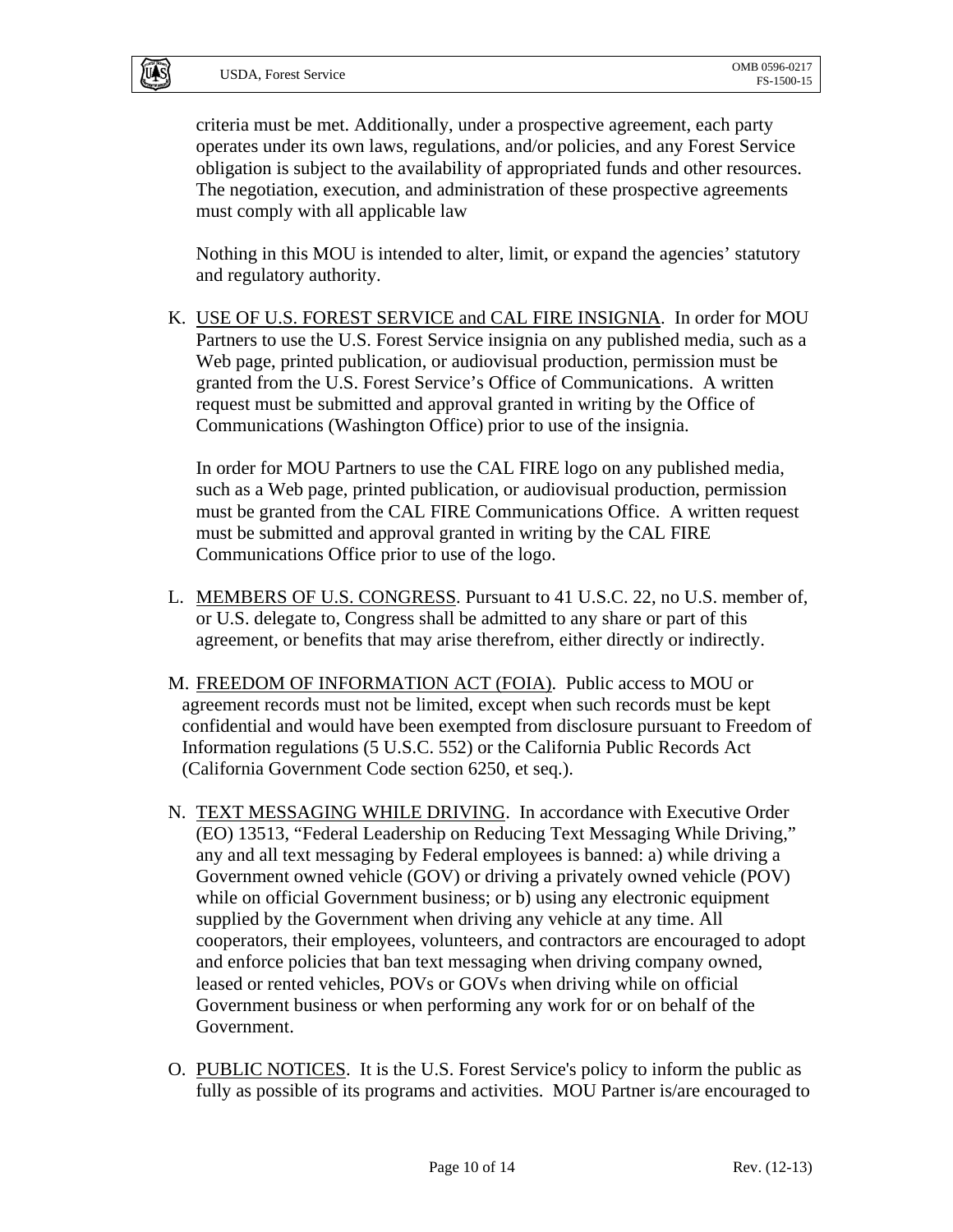give public notice of the receipt of this agreement and, from time to time, to announce progress and accomplishments. Press releases or other public notices should include a statement substantially as follows:

"The Pacific Southwest Region of the Forest Service of the U.S. Forest Service, Department of Agriculture, works cooperatively to increase the use of fire to meet ecological and other management objectives."

MOU Partners may call on the U.S. Forest Service's Office of Communication for advice regarding public notices. MOU Partners is/are requested to provide copies of notices or announcements to the U.S. Forest Service Program Manager and to The U.S. Forest Service's Office of Communications as far in advance of release as possible.

- P. U.S. FOREST SERVICE ACKNOWLEDGED IN PUBLICATIONS, AUDIOVISUALS AND ELECTRONIC MEDIA. MOU Partners shall acknowledge U.S. Forest Service support in any publications, audiovisuals, and electronic media developed as a result of this MOU.
- Q. NONDISCRIMINATION STATEMENT PRINTED, ELECTRONIC, OR AUDIOVISUAL MATERIAL. MOU Partners shall include the following statement, in full, in any printed, audiovisual material, or electronic media for public distribution developed or printed with any Federal funding.

*In accordance with Federal law and U.S. Department of Agriculture policy, this institution is prohibited from discriminating on the basis of race, color, national origin, sex, age, or disability. (Not all prohibited bases apply to all programs.)* 

**To file a complaint of discrimination, write USDA, Director, Office of Civil Rights, Room 326-W, Whitten Building, 1400 Independence Avenue, SW, Washington, DC 20250-9410 or call (202) 720-5964 (voice and TDD). USDA is an equal opportunity provider and employer.** 

If the material is too small to permit the full statement to be included, the material must, at minimum, include the following statement, in print size no smaller than the text:

### *"This institution is an equal opportunity provider."*

- R. TERMINATION. Any of the parties, in writing, may terminate this MOU in whole, or in part, at any time before the date of expiration.
- S. DEBARMENT AND SUSPENSION. MOU Partners shall immediately inform the U.S. Forest Service if they or any of their principals are presently excluded,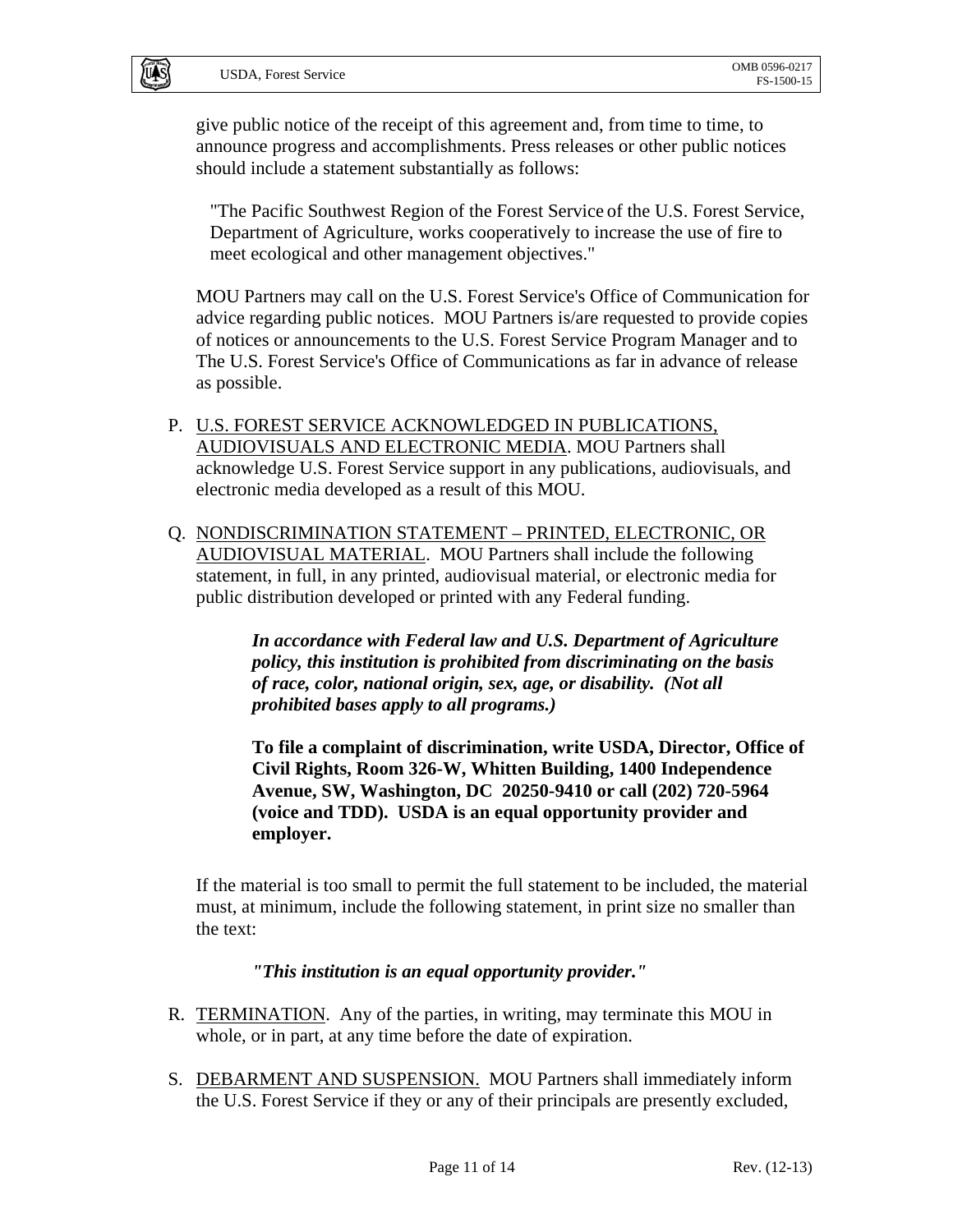**IBAS** 

debarred, or suspended from entering into covered transactions with the federa. government according to the terms of 2 CFR Part 180. Additionally, should MOU Partners or any of their principals receive a transmittal letter or other official Federal notice of debarment or suspension, then they shall notify the U.S. Forest Service without undue delay. This applies whether the exclusion. debarment, or suspension is voluntary or involuntary.

- T. MODIFICATIONS. Modifications within the scope of this MOU must be made by mutual consent of the parties, by the issuance of a written modification signed and dated by all properly authorized, signatory officials, prior to any changes being performed. Requests for modification should be made, in writing, at least 30 days prior to implementation of the requested change.
- U. COMMENCEMENT/EXPIRATION DATE. This MOU is executed as of the date of the last signature and is effective for five years at which time it will expire, unless extended by an executed modification, signed and dated by all properly authorized, signatory officials.
- V. AUTHORIZED REPRESENTATIVES. By signature below, each party certifies that the individuals listed in this document as representatives of the individual parties are authorized to act in their respective areas for matters related to this MOU. In witness whereof, the parties hereto have executed this MOU as of the last date written below.

 $9 - 28 - 15$ 

SUS AN BRITTING, Executive Director Sierra Forest Leeacy

RANDY MOORE, Regional Forester

Date

 $\mathcal{U}$ **Date** 

**KEN PIMLOTT. Director** California Department of Fire and Forestry Protection

U.S. Forest Service, Pacific Southwest Region

**BRANHAM, Executive Officer** Sierra Nevada Conservancy

Page 12 of 14

Rev. (12-13)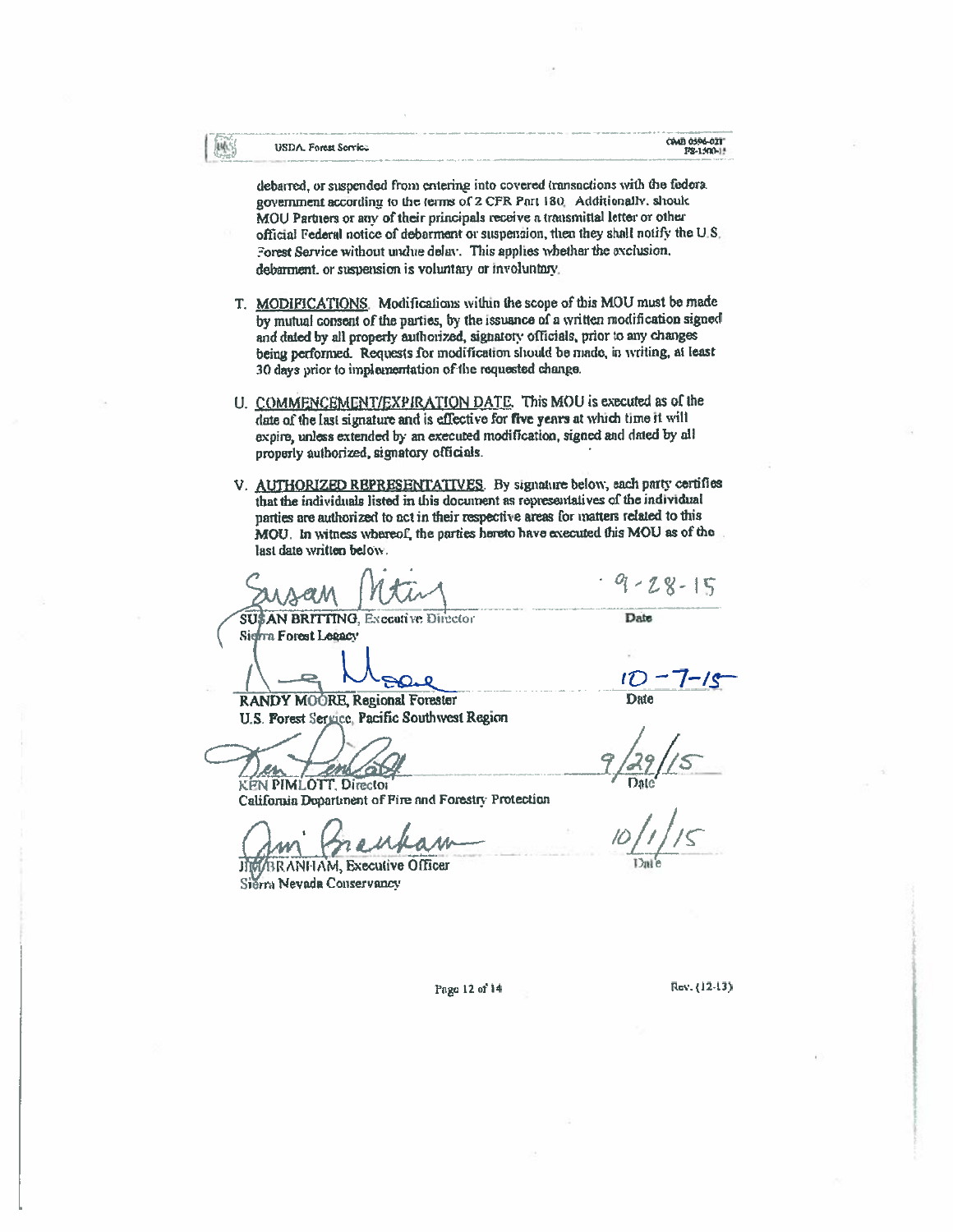吗

**USDA**, Forest Service

OMB 0396-0217 FS-1500-15

Mastri Martha J. Lee Arting Regional Director **USDI**, National Park Service

 $10(1115$ 

**Date** 

11/10/15

DAN SMUTS, Senior Regional Director The Wilderness Society

Date

David Edelson **ID EDELSON, Forest Conservation Director** DA

The Nature Conservancy

 $10 - 6 - 15$ **Date** 

 $10/28/$ 

 $5$ 

Juster augustine

TERRY DAVIS, Director Motherlode Chapter

 $10 - 6 - 15$ 

Date

þ

**JUSTIN AUGUSTINE Center for Biological Diversity** 

amera

PAMELA FLICK, STOCHING COMMITTEE MEMBER Southern Sierra Prescribed Fire Council

ette

NICK GOULETTE, Steering Committee Chair Northern California Prescribed Fire Council

 $|0/1/15$ <br>Date

10/6/15 Date

Page 13 of 14

Rev. (12-13)